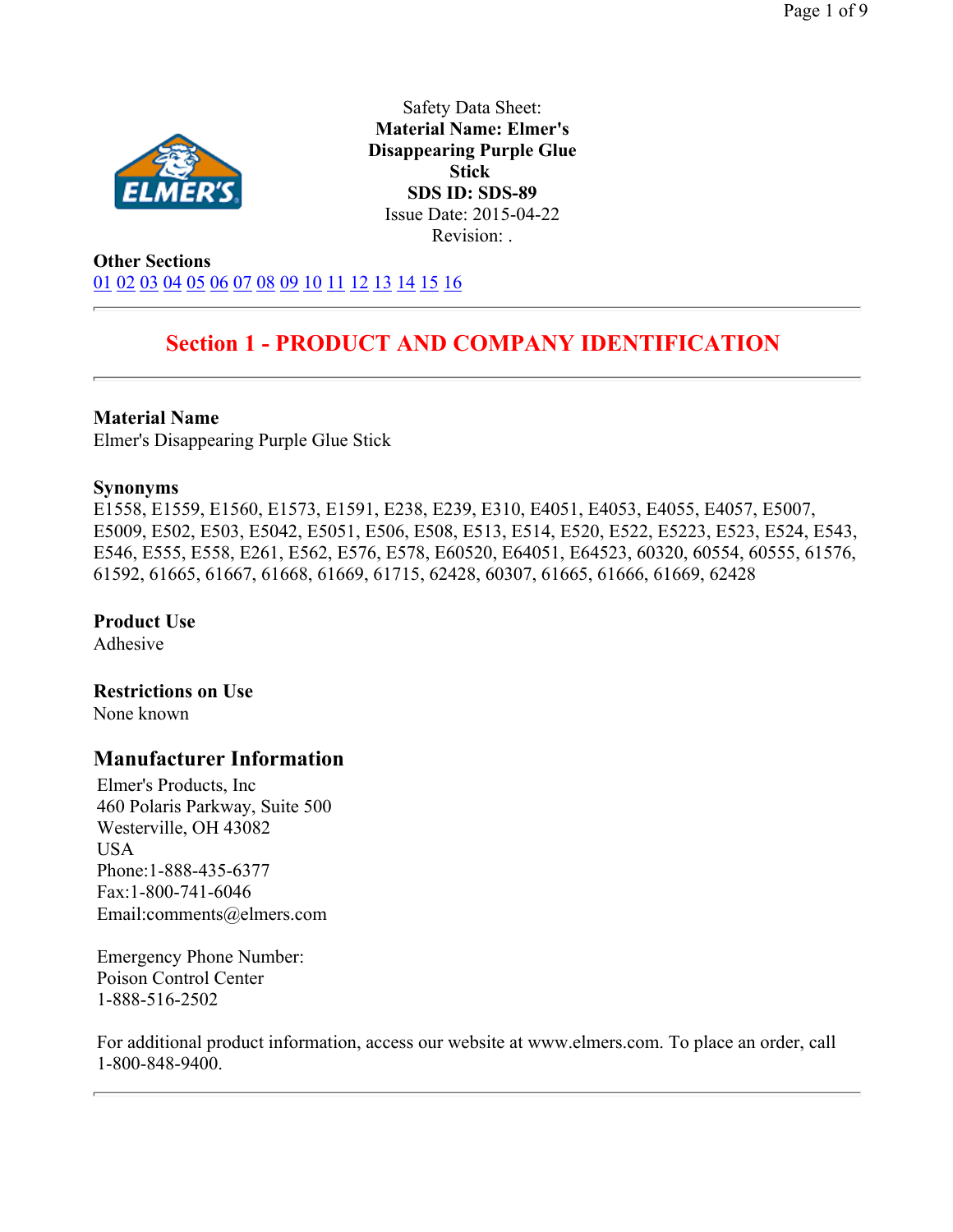# **Section 2 - HAZARDS IDENTIFICATION**

## **Classification in accordance with paragraph (d) of 29 CFR 1910.1200.**

None needed according to classification criteria

## **GHS Label Elements**

**Symbol(s)**  None needed according to classification criteria

**Signal Word**  None needed according to classification criteria

**Hazard Statement(s)**  None needed according to classification criteria

## **Precautionary Statement(s)**

**Prevention**  None needed according to classification criteria

**Response**  None needed according to classification criteria

**Storage**  None needed according to classification criteria

**Disposal**  Dispose of contents/container in accordance with local/regional/national/international regulations

#### **Statement of Unknown Toxicity**

100% of the mixture consists of ingredient(s) of unknown acute toxicity.

### **Other Hazards**

No data available

# **Section 3 - COMPOSITION / INFORMATION ON INGREDIENTS**

|               | <b>Component Name</b>   | Percent |
|---------------|-------------------------|---------|
| Not available | Non-hazardous substance |         |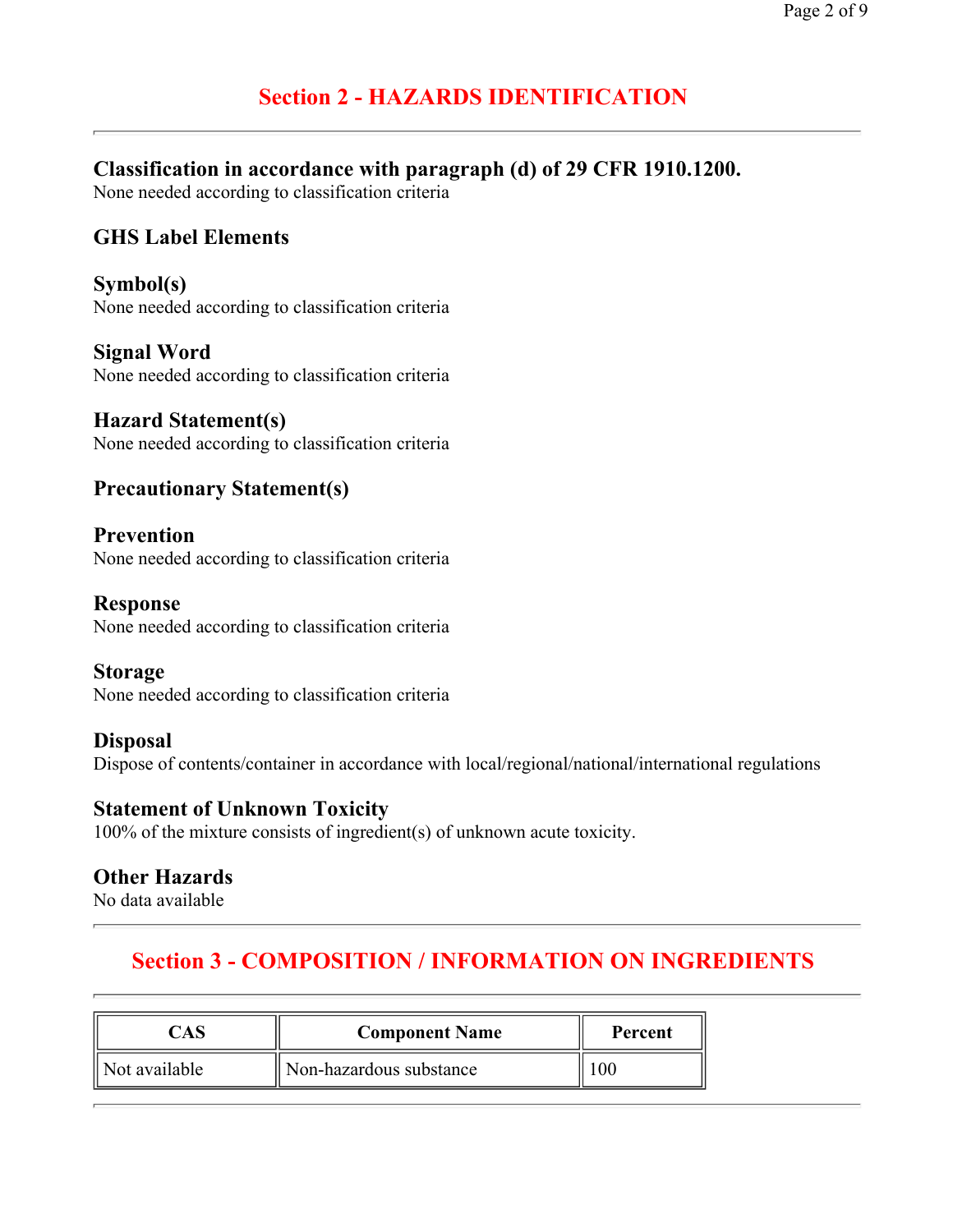# **Section 4 - FIRST AID MEASURES**

## **Inhalation**

If adverse effects occur, remove to uncontaminated area. If discomfort persists, contact a physician.

## **Skin**

If on skin, wash immediately with plenty of soap and water. Get medical attention if irritation develops.

## **Eyes**

Remove contact lenses, if present and easy to do. IMMEDIATELY wash with large amounts of warm water, occasionally lifting upper and lower lids, until no evidence of chemical remains (at least 15-20 minutes). Get medical attention immediately.

### **Ingestion**

Rinse mouth thoroughly with water. Never give anything by mouth to an unconscious or convulsive person. Do NOT induce vomiting. Immediately call a POISON CENTER or doctor/physician.

## **Indication of any immediate medical attention and special treatment needed**

Treat symptomatically and supportively.

## **Most Important Symptoms/Effects**

#### **Acute**

No information on significant adverse effects.

### **Delayed**

No information on significant adverse effects.

# **Section 5 - FIRE FIGHTING MEASURES**

## **Extinguishing Media**

**Suitable Extinguishing Media**  Use carbon dioxide, regular dry chemical, regular foam or water.

### **Unsuitable Extinguishing Media**

None known.

## **Special Hazards Arising from the Chemical**

Slight fire hazard.

## **Hazardous Combustion Products**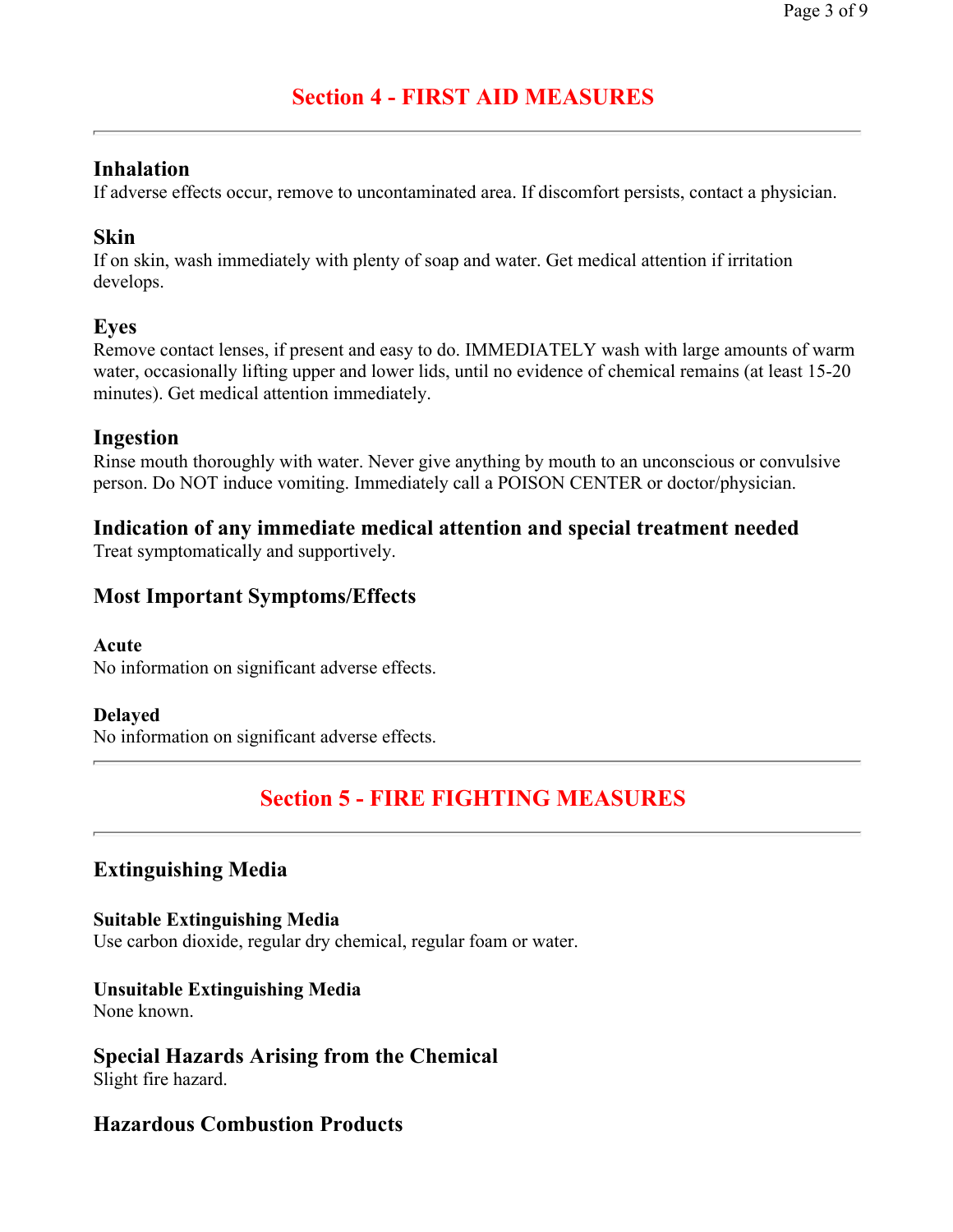oxides of carbon

### **Special Protective Equipment and Precautions for Firefighters**

Wear full protective fire fighting gear including self contained breathing apparatus (SCBA) for protection against possible exposure.

### **Fire Fighting Measures**

Move container from fire area if it can be done without risk. Avoid inhalation of material or combustion by-products. Stay upwind and keep out of low areas.

# **Section 6 - ACCIDENTAL RELEASE MEASURES**

## **Personal Precautions, Protective Equipment and Emergency Procedures**

See Section 8 for Personal Protective Equipment recommendations.

### **Methods and Materials for Containment and Cleaning Up**

Stop leak if possible without personal risk. Small spills: Absorb with sand or other non-combustible material. Collect spilled material in appropriate container for disposal.

# **Section 7 - HANDLING AND STORAGE**

## **Precautions for Safe Handling**

Wash thoroughly after handling.

### **Conditions for Safe Storage, Including any Incompatibilities**

None needed according to classification criteria Store in accordance with all current regulations and standards. Keep separated from incompatible substances.

### **Incompatible Materials**

oxidizing materials

## **Section 8 - EXPOSURE CONTROLS / PERSONAL PROTECTION**

#### **Component Exposure Limits**

ACGIH, NIOSH, EU, OSHA (US) and Mexico have not developed exposure limits for any of this product's components

#### **Biological limit value**

There are no biological limit values for any of this product's components.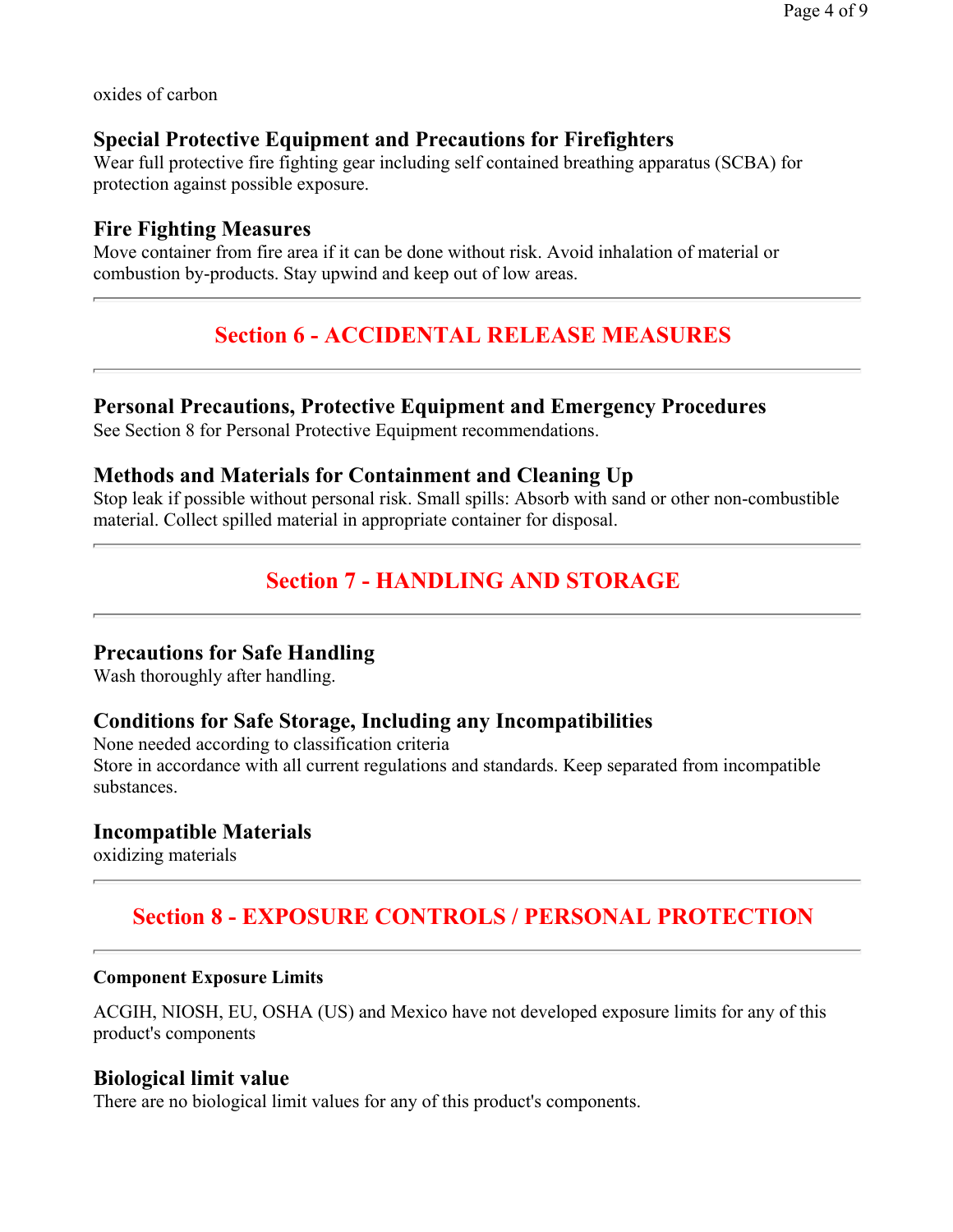#### **Engineering Controls**

Based on available information, additional ventilation is not required. Ensure compliance with applicable exposure limits.

#### **Individual Protection Measures, such as Personal Protective Equipment**

#### **Eye/face protection**

Eye protection not required under normal conditions.

#### **Skin Protection**

Protective clothing is not required under normal conditions.

#### **Respiratory Protection**

No respirator is required under normal conditions of use.

#### **Glove Recommendations**

Protective gloves are not required under normal conditions.

## **Section 9 - PHYSICAL AND CHEMICAL PROPERTIES**

| Appearance                      | purple solid             | <b>Physical State</b>                            | solid             |
|---------------------------------|--------------------------|--------------------------------------------------|-------------------|
| Odor                            | mild odor                | Color                                            | purple            |
| <b>Odor Threshold</b>           | Not available            | pH                                               | $10.2 - 10.7$     |
| <b>Melting Point</b>            | Not available            | <b>Boiling Point</b>                             | $100\text{ °C}$   |
| <b>Freezing point</b>           | 0 °C                     | <b>Evaporation Rate</b>                          | Not available     |
| <b>Boiling Point Range</b>      | Not available            | <b>Flammability (solid, gas)</b>                 | Non-<br>Flammable |
| <b>Autoignition</b>             | Not available            | <b>Flash Point</b>                               | None              |
| <b>Lower Explosive</b><br>Limit | Not available            | Decomposition                                    | Not available     |
| <b>Upper Explosive</b><br>Limit | Not available            | <b>Vapor Pressure</b>                            | Not applicable    |
| Vapor Density (air=1)           | <b>Not</b><br>applicable | <b>Specific Gravity (water=1)</b>                | $1.01 - 1.02$     |
| <b>Water Solubility</b>         | Miscible                 | <b>Partition coefficient:</b><br>n-octanol/water | Not available     |
| <b>Viscosity</b>                | Not available            | <b>Solubility (Other)</b>                        | Not available     |
| <b>Density</b>                  | $8.4 - 8.5$              | <b>Physical Form</b>                             | solid             |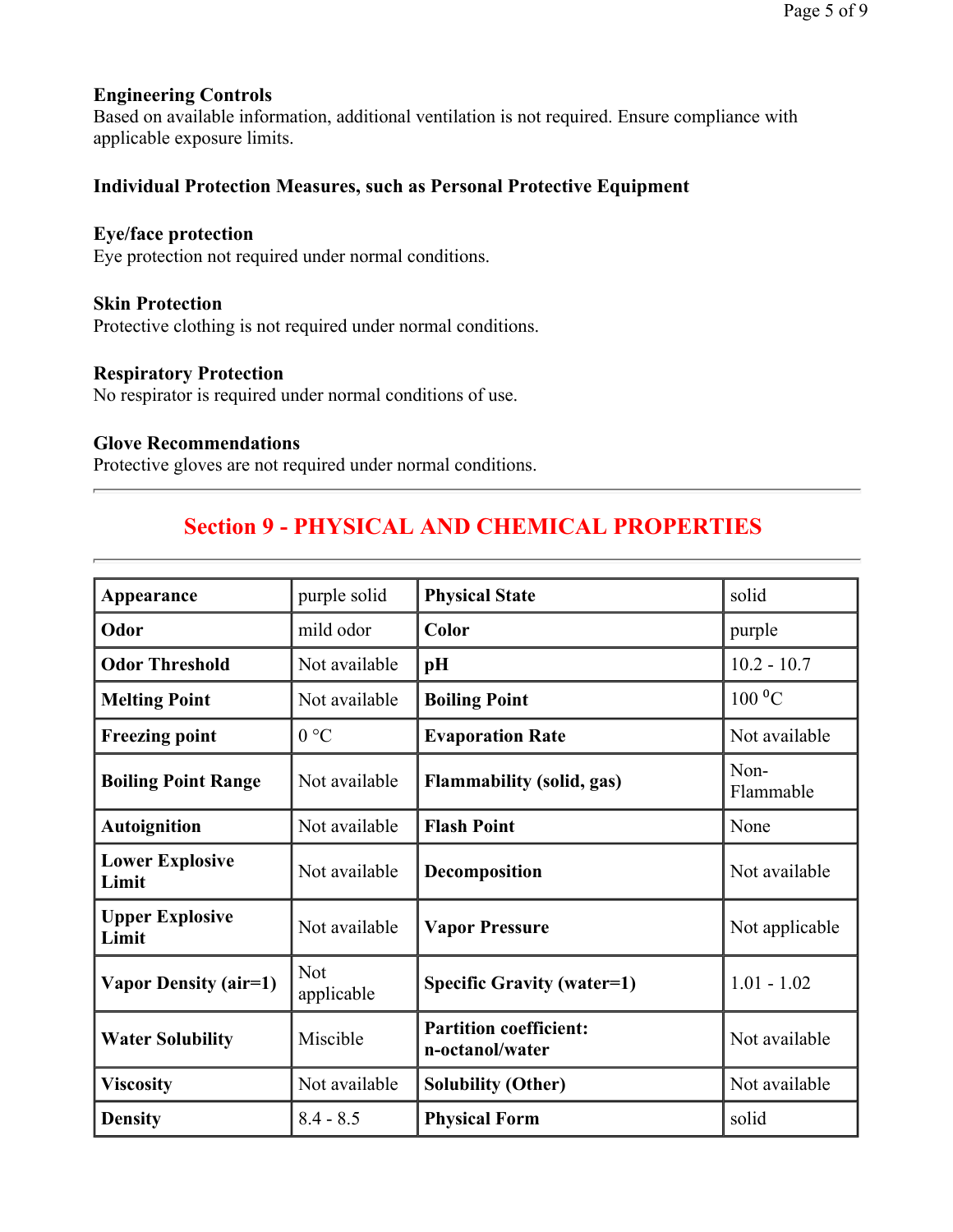# **Section 10 - STABILITY AND REACTIVITY**

#### **Reactivity**

Not known to occur.

#### **Chemical Stability**

Stable at normal temperatures and pressure.

### **Possibility of Hazardous Reactions**

Will not polymerize.

#### **Conditions to Avoid**

Avoid heat, flames, sparks and other sources of ignition. Avoid contact with incompatible materials.

# **Incompatible Materials**

oxidizing materials

### **Hazardous decomposition products**

oxides of carbon

# **Section 11 - TOXICOLOGICAL INFORMATION**

## **Information on Likely Routes of Exposure**

#### **Inhalation**

No information on significant adverse effects.

#### **Skin Contact**

No information on significant adverse effects.

#### **Eye Contact**

No information on significant adverse effects.

#### **Ingestion**  No information on significant adverse effects.

## **Acute and Chronic Toxicity**

## **Component Analysis - LD50/LC50**

The components of this material have been reviewed in various sources and no selected endpoints have been identified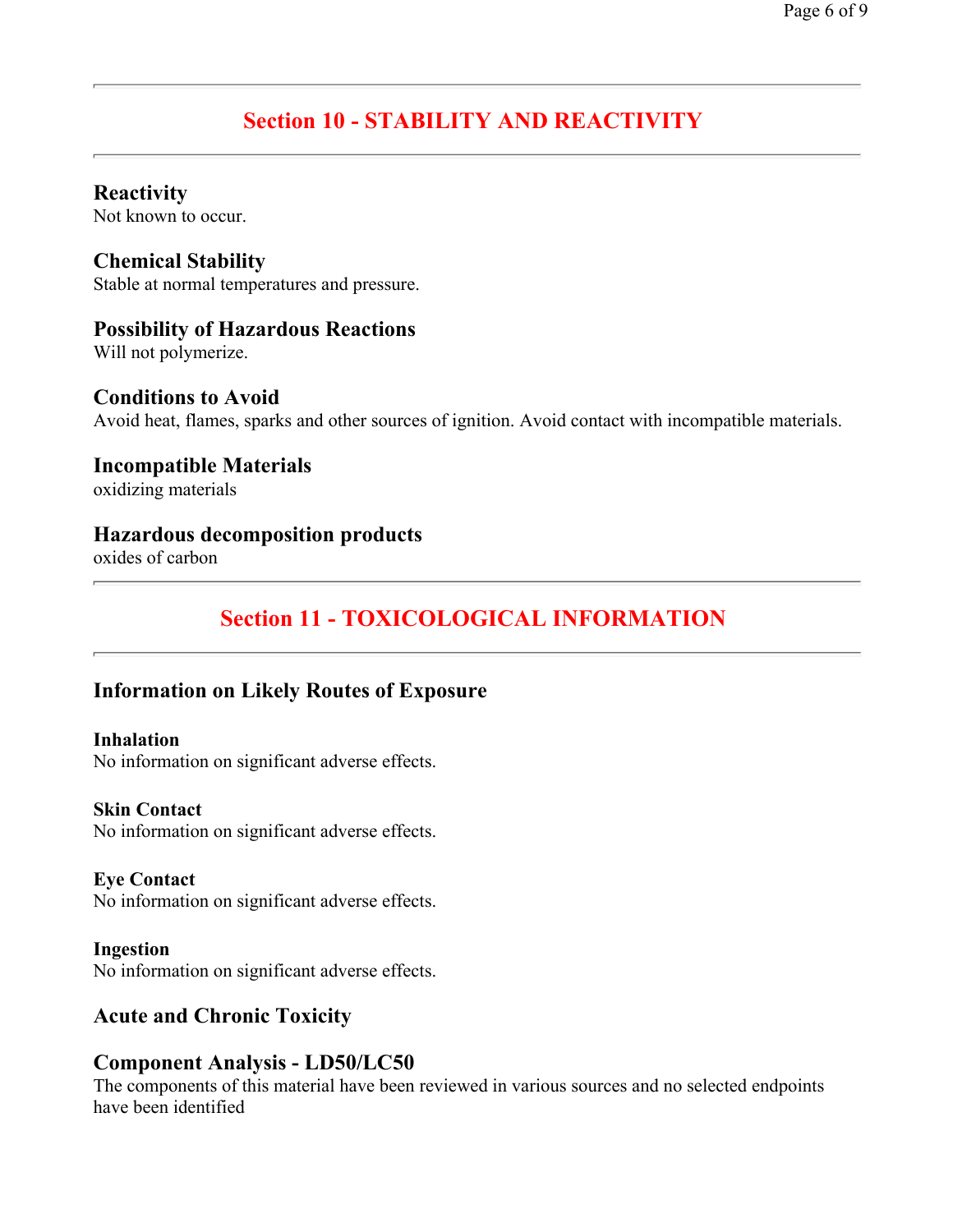## **Immediate Effects**

No information on significant adverse effects.

#### **Delayed Effects**

No information on significant adverse effects.

#### **Irritation/Corrosivity Data**  No information on significant adverse effects.

#### **Respiratory Sensitization**  No data available.

**Dermal Sensitization** 

## No data available.

### **Component Carcinogenicity**

None of this product's components are listed by ACGIH, IARC, NTP, DFG or OSHA

## **Germ Cell Mutagenicity**

No data available.

#### **Reproductive Toxicity**

No data available.

## **Specific Target Organ Toxicity - Single Exposure**

No data available.

### **Specific Target Organ Toxicity - Repeated Exposure**

No data available.

### **Aspiration hazard**

No data available.

## **Medical Conditions Aggravated by Exposure**

None known.

# **Section 12 - ECOLOGICAL INFORMATION**

## **Component Analysis - Aquatic Toxicity**

No LOLI ecotoxicity data are available for this product's components

# **Section 13 - DISPOSAL CONSIDERATIONS**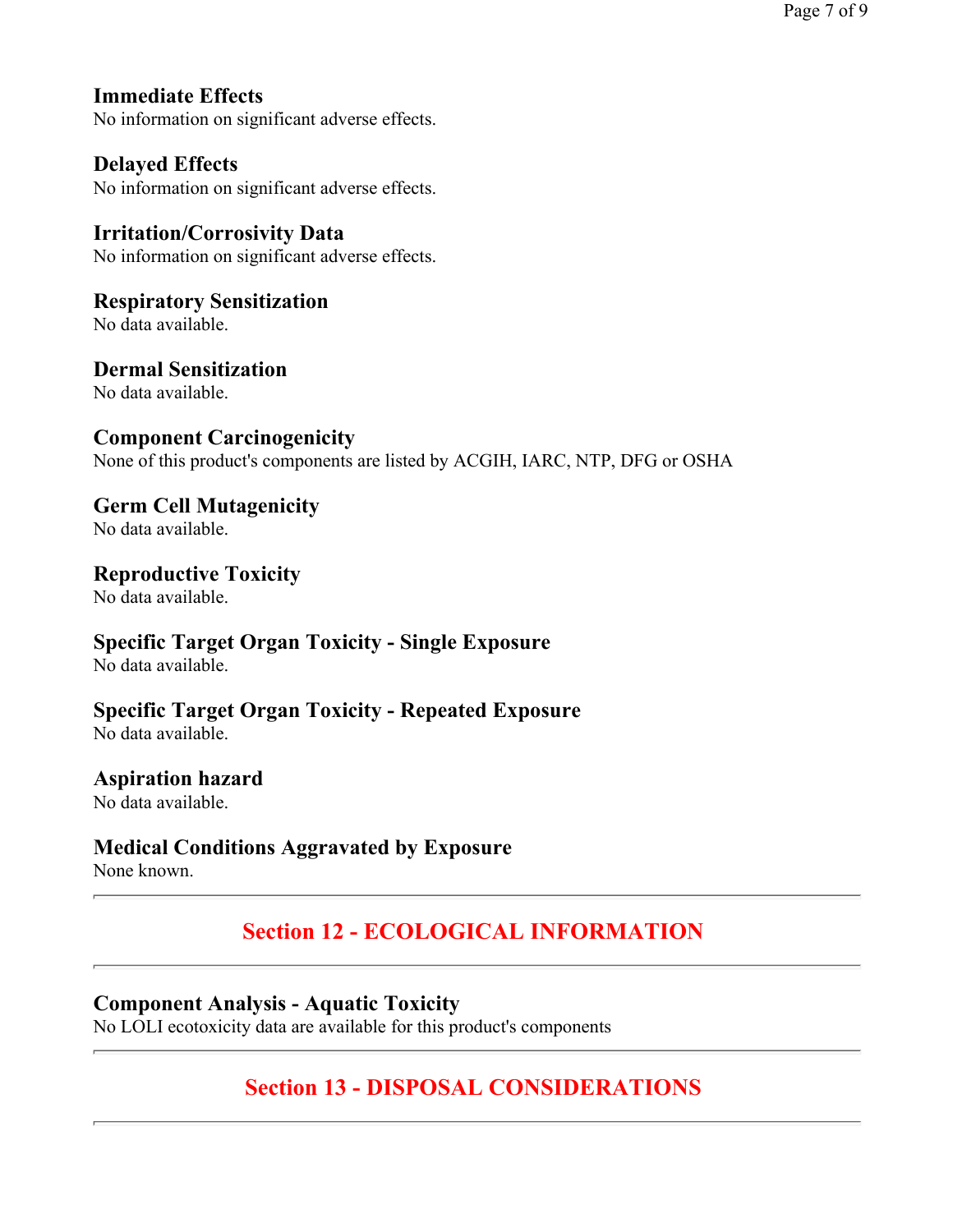Page 8 of 9

### **Disposal Methods**

Dispose of contents/container in accordance with local/regional/national/international regulations.

### **Component Waste Numbers**

The U.S. EPA has not published waste numbers for this product's components

## **Section 14 - TRANSPORT INFORMATION**

**US DOT Information**: **UN/NA #:** Not regulated

**IATA Information: UN#:** Not regulated

**TDG Information:**

**UN#:** Not regulated

## **Section 15 - REGULATORY INFORMATION**

#### **U.S. Federal Regulations**

None of this products components are listed under SARA Sections 302/304 (40 CFR 355 Appendix A), SARA Section 313 (40 CFR 372.65), CERCLA (40 CFR 302.4), TSCA 12(b), or require an OSHA process safety plan. **SARA Section 311/312 (40 CFR 370 Subparts B and C) Acute Health:** No **Chronic Health:** No **Fire:** No **Pressure:** No **Reactivity:** No

#### **U.S. State Regulations**

None of this product's components are listed on the state lists from CA, MA, MN, NJ or PA

## **Not listed under California Proposition 65**

### **Canadian WHMIS Ingredient Disclosure List (IDL)**

The components of this product are either not listed on the IDL or are present below the threshold limit listed on the IDL.

## **Section 16 - OTHER INFORMATION**

#### **NFPA Ratings**

Health: 1 Fire: 1 Reactivity: 0 Hazard Scale:  $0 =$  Minimal  $1 =$  Slight  $2 =$  Moderate  $3 =$  Serious  $4 =$  Severe

#### **Summary of Changes**